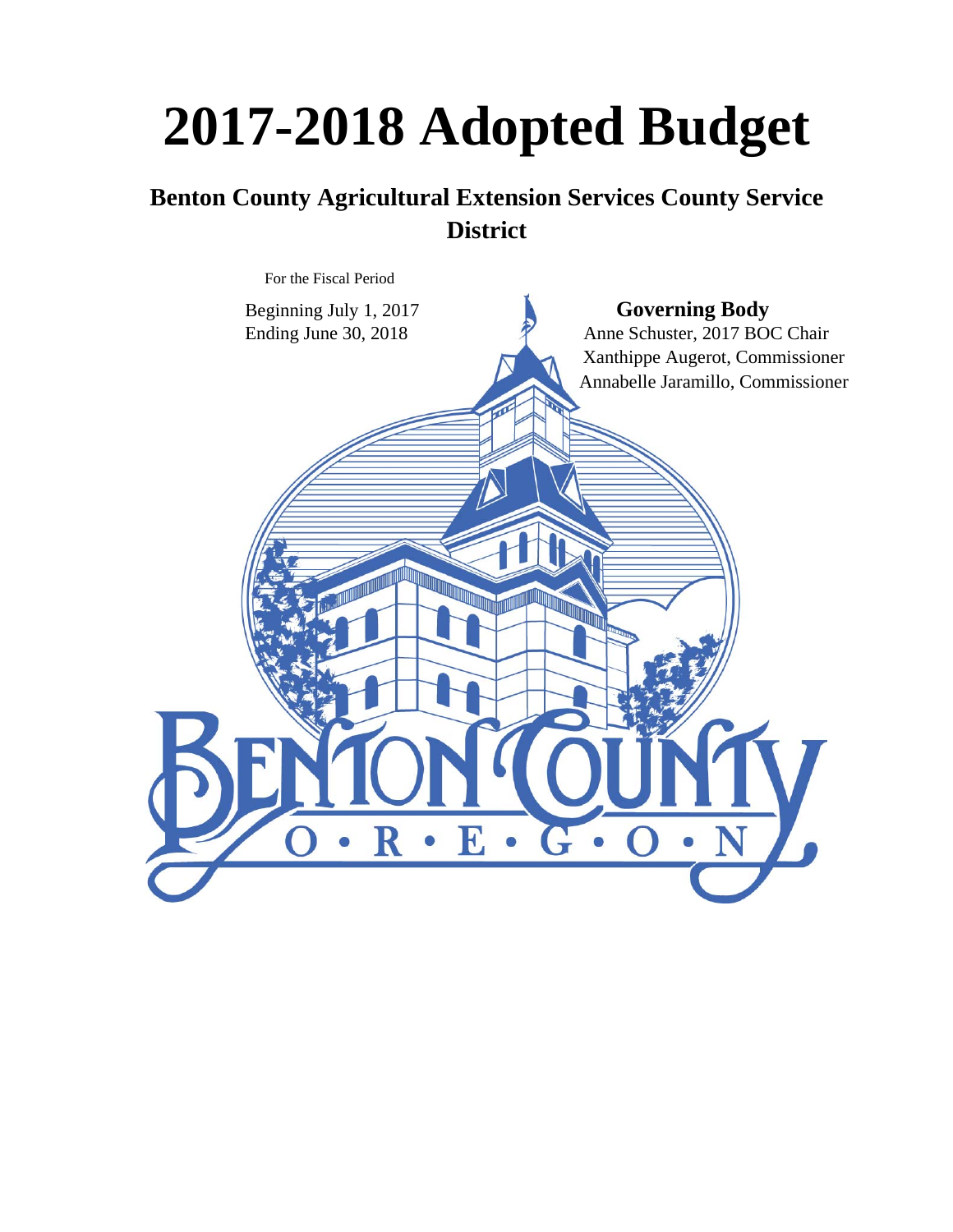# **Benton County Agricultural Extension Services CountyServiceDistrict**

**ADMINISTRATION:** Benton County Financial Services

Pat Cochran, Budget Manager

**FINANCIAL SERVICES OFFICE LOCATION:** 4077 SW Research Way, Corvallis

**TELEPHONE:** 541-766-6257

**BENTON COUNTY EXTENSION OFFICE:** 4077 SW Research Way, Corvallis

**TELEPHONE:** 541-766-6750

**INTERNET ADDRESS: HTTP://EXTENSION.OREGONSTATE.EDU/GROUP/BENTON**

#### **DISTRICT OVERVIEW:**

 The service district was created by voters on May 16, 2017. Voters also authorized a maximum district tax rate of \$0.08 per 1000 of assessed value. The district boundary is the same as Benton County.

The service district is an independent municipal corporation. By law, the Benton County Board of Commissioners sits as the Governing Body. Benton County Financial Services provides general administration, financial management and coordinates the annual budget process. The County is reimbursed for these services by district funds

Benton County has provided funding to the OSU Extension Service Benton County as part of the General Fund budget and other fund sources, such as Title III, since the creation of the Extension in the early 1900's.



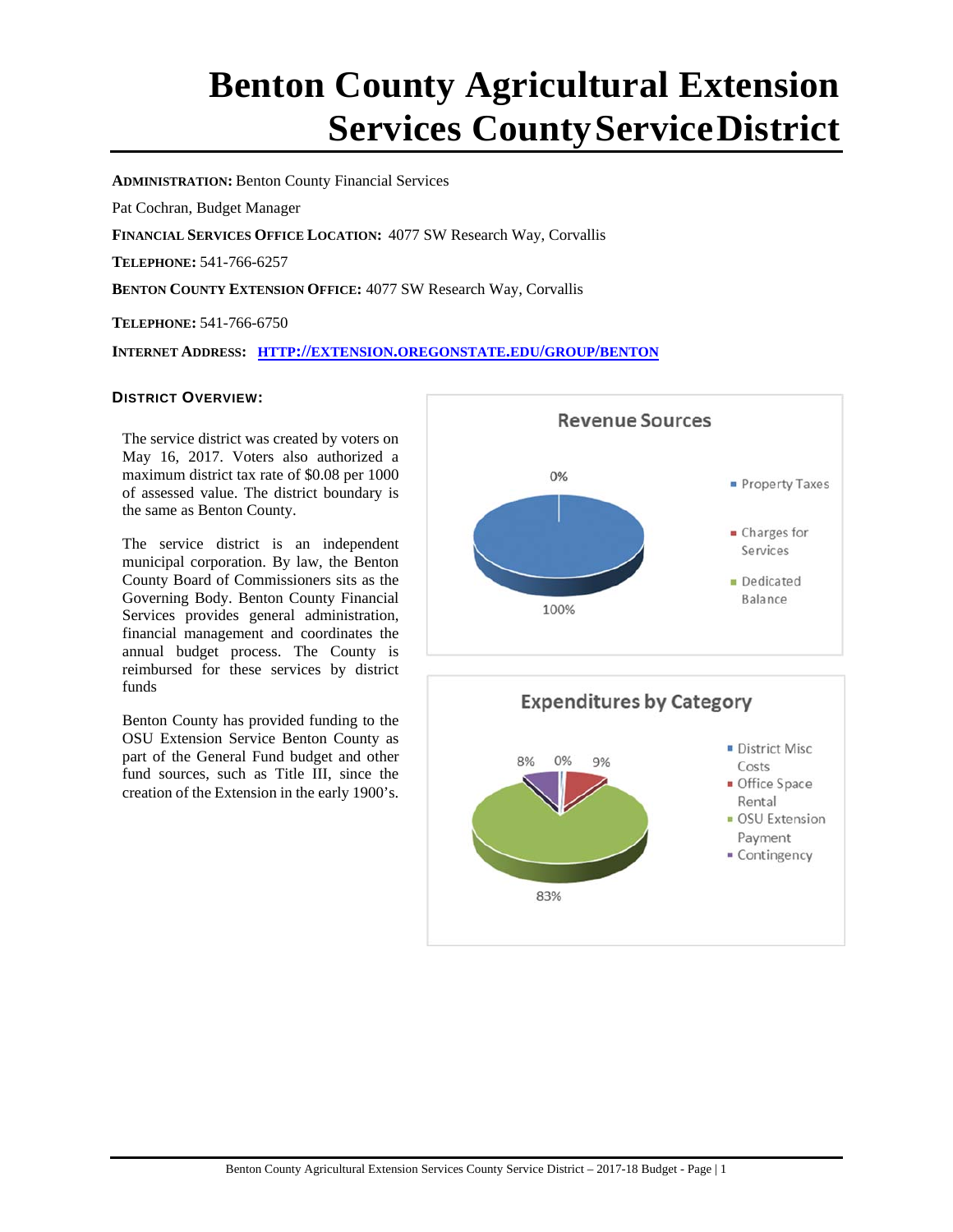| <b>Budget Summary</b>                                    |                   |                   |                    |                         |                          |
|----------------------------------------------------------|-------------------|-------------------|--------------------|-------------------------|--------------------------|
| Category Title                                           | 2014-15<br>Actual | 2015-16<br>Actual | 2016-17<br>Adopted | 2016-17<br>Adj. Adopted | 2017-18<br><b>Budget</b> |
| <b>General Revenues</b>                                  |                   |                   |                    |                         | 625,400                  |
| Charges for Service                                      |                   |                   |                    |                         |                          |
| Operating Grants/Contributions                           |                   |                   |                    |                         |                          |
| Capital Grants/Contributions                             |                   |                   |                    |                         |                          |
| Fund Transfers In                                        |                   |                   |                    |                         |                          |
| Loans                                                    |                   |                   |                    |                         |                          |
| Current Program Income                                   |                   |                   |                    |                         | 625,400                  |
| <b>Unrestricted Beginning Balance</b>                    |                   |                   |                    |                         |                          |
| Dedicated Beginning Balance                              |                   |                   |                    |                         |                          |
| <b>Beginning Balances</b>                                |                   |                   |                    |                         |                          |
| <b>Total Resources</b>                                   |                   |                   |                    |                         | 625,400                  |
| <b>Personnel Services</b>                                |                   |                   |                    |                         |                          |
| Materials & Services                                     |                   |                   |                    |                         | 577,140                  |
| Capital Outlay                                           |                   |                   |                    |                         |                          |
| Other: Fund Transfers Out                                |                   |                   |                    |                         |                          |
| Other: Loans                                             |                   |                   |                    |                         |                          |
| Other: Debt Service                                      |                   |                   |                    |                         |                          |
| Expenditures                                             |                   |                   |                    |                         | 577,140                  |
|                                                          |                   |                   |                    |                         | 48,260                   |
| Other: Contingency<br>Other: Debt Reserve                |                   |                   |                    |                         |                          |
| Other: Unappropriated Balance                            |                   |                   |                    |                         |                          |
| Reserves                                                 |                   |                   |                    |                         | 48,260                   |
|                                                          |                   |                   |                    |                         |                          |
| <b>Total Budget</b>                                      |                   |                   |                    |                         | 625,400                  |
| Surplus / (Deficit) of Fund<br>Resources to Expenditures |                   |                   |                    |                         |                          |
|                                                          |                   |                   |                    |                         |                          |
| Full-Time-Equivalent (FTE)                               |                   |                   |                    |                         |                          |
| Regular                                                  |                   |                   |                    |                         |                          |
| Temporary                                                |                   |                   |                    |                         |                          |
| $\operatorname{\mathsf{Total}}$                          |                   |                   |                    | $\overline{a}$          |                          |

# **BENTON COUNTY AGRICULTURAL EXTENSION SERVICES COUNTY SERVICE DISTRICT**